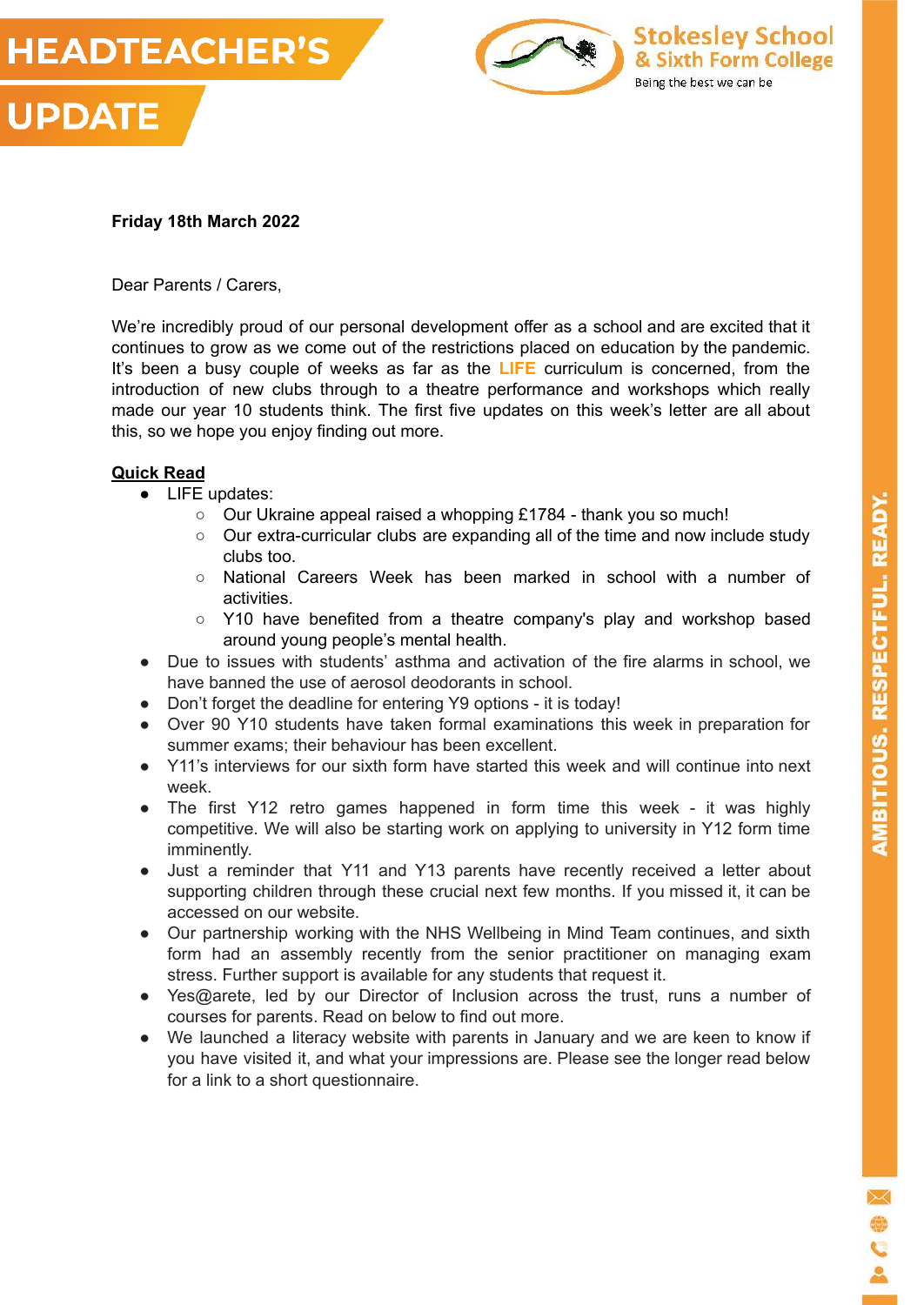# **HEADTEACHER'S UPDATE**



# **Longer Read**

## **Ukraine Appeal**

A **huge** thank you to our whole school community for the contributions that you made to our Ukraine appeal last Friday. As well as donating a large amount of sanitary products to a local drop-off point, we raised a whopping **£1784** which we have donated directly to 'Save the Children'. The money will be used where it is most needed in Ukraine at the moment, but our total would be enough to provide 161 school-in-a-bag kits, 96 family hygiene packs or a month's food for 26 families. I think we can be incredibly proud of ourselves as a community and, more than anything, that the idea to raise money in this way came from the students themselves.



# **Extra-curricular clubs**

Our most recent data tells us that over 800 students regularly take part in extra-curricular activities in school, whether that be being part of our student leadership team, playing dungeons and dragons, taking part in the school production, dancing, debating, playing sport or something else! In the last couple of weeks, our OLC manager - Mrs Bailey - has also set up three new clubs for students to join: Book blog club, Comic and Manga club and, in exciting news, we're also handing over writing and editing our **LIFE** bulletin to students in our **LIFE** bulletin club!

It's also been fantastic to see students - in particular those in year 11 and our sixth form coming forward with ideas of clubs that they would like to start up in school. One of our year 12 students, for example, has just set up a Human Rights club which will run on a Thursday lunchtime and which any student can attend.

This is exactly what we want to see, and will offer all of the clubs that we possibly can so that students get the very best enrichment experience in our school. If your child doesn't already attend a club, please do encourage them to give one a go - it's never too late to join up and then can do so simply by attending the club; there's no need to sign up.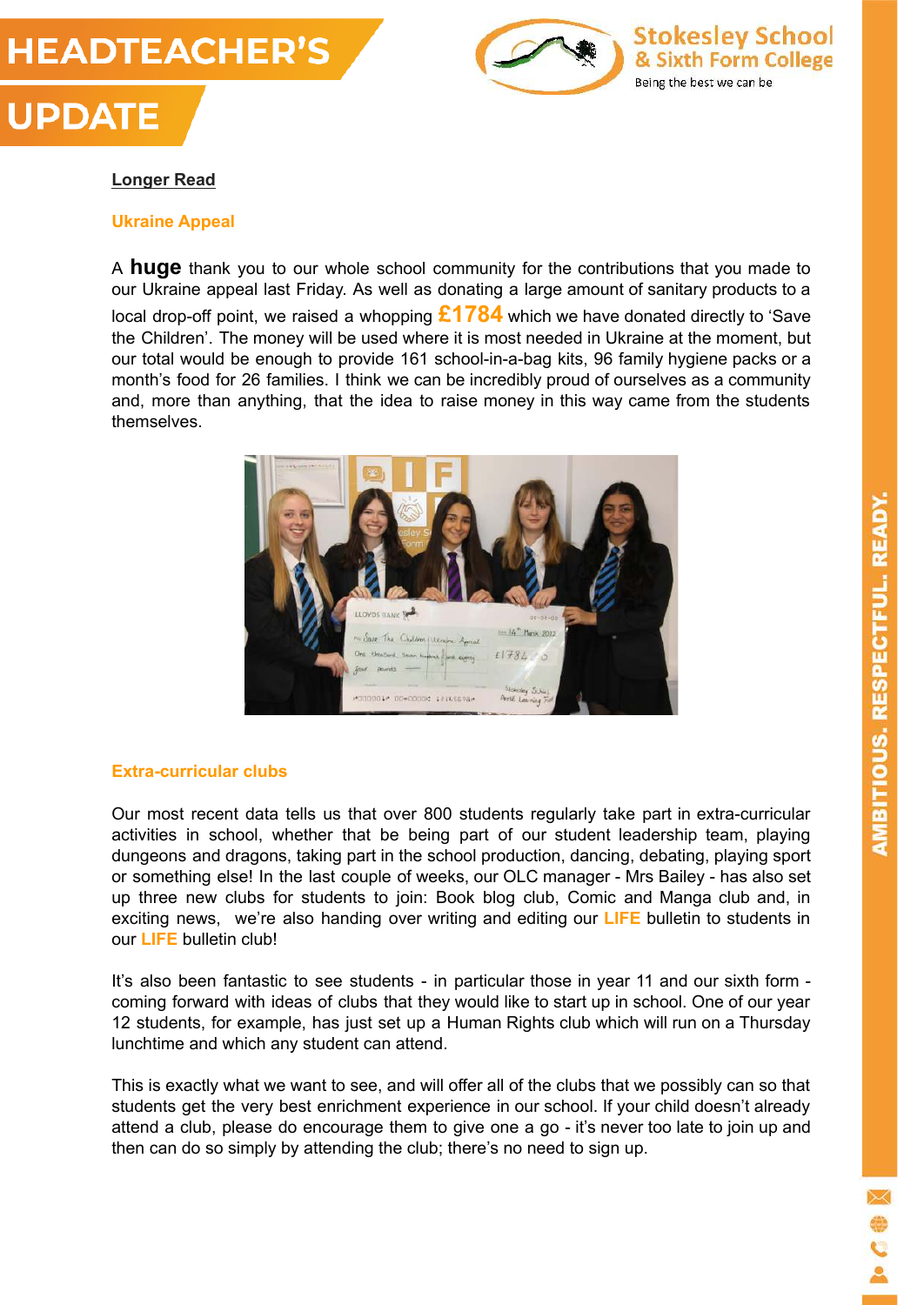**UPDATE** 





# **LIFE Hub study club**

Over the last couple of weeks, we've seen a large group of our year 11 students take up the opportunity to use the **LIFE** Hub for independent study on a Thursday evening. It's been great to see them working independently or collaboratively on either revision or work that they've been set, and those who attend have said that they value the space and resources to 'just crack on' in a way that they struggle to find the motivation to do at home. The study club has also attracted the attention of some staff members who have come down to do their marking alongside the year 11s - it's a great atmosphere and one which we hope more year 11s will take advantage of in the weeks to come.

#### **National Careers week**

Last week we celebrated National Careers week in school, and students were treated to careers assemblies from their Heads of Year and a careers quiz in form time, which consisted of matching members of staff to jobs that they'd had in the past. We think it's really important that our students see that we haven't all always done the jobs that we currently do, and that we've all been - like they are currently- on a career journey to get where we are. Students also had opportunities to link their curriculum subjects to careers across the school. Brain in Gear activities at the start of lessons were career-focused, and staff talked to students about careers linked to their areas of specialism. It's a real privilege to be able to have these conversations with our students and we hope that they've been inspired by some of the discussions that they've had.

## **The Invisible Man - Inside Out**

This Thursday, our year 10 students attended a performance from The Invisible Man theatre company about the mental health challenges that are faced by young people. The performance - Inside Out - gave them insight into the minds of several young characters, all of whom faced their own unique challenges. The performance was followed up by workshops for students in which they could explore the issues in the play in a little more detail. We were incredibly proud of our year 10 cohort who were mature, thoughtful and empathetic throughout - they were a real credit to themselves, to their families and to the school.

*If you're interested in finding out more about personal development and our extended LIFE curriculum, click [here](https://www.stokesleyschool.org/curriculum/personal-development-enrichment/) to be taken to the school's website where you can read all about what we offer.*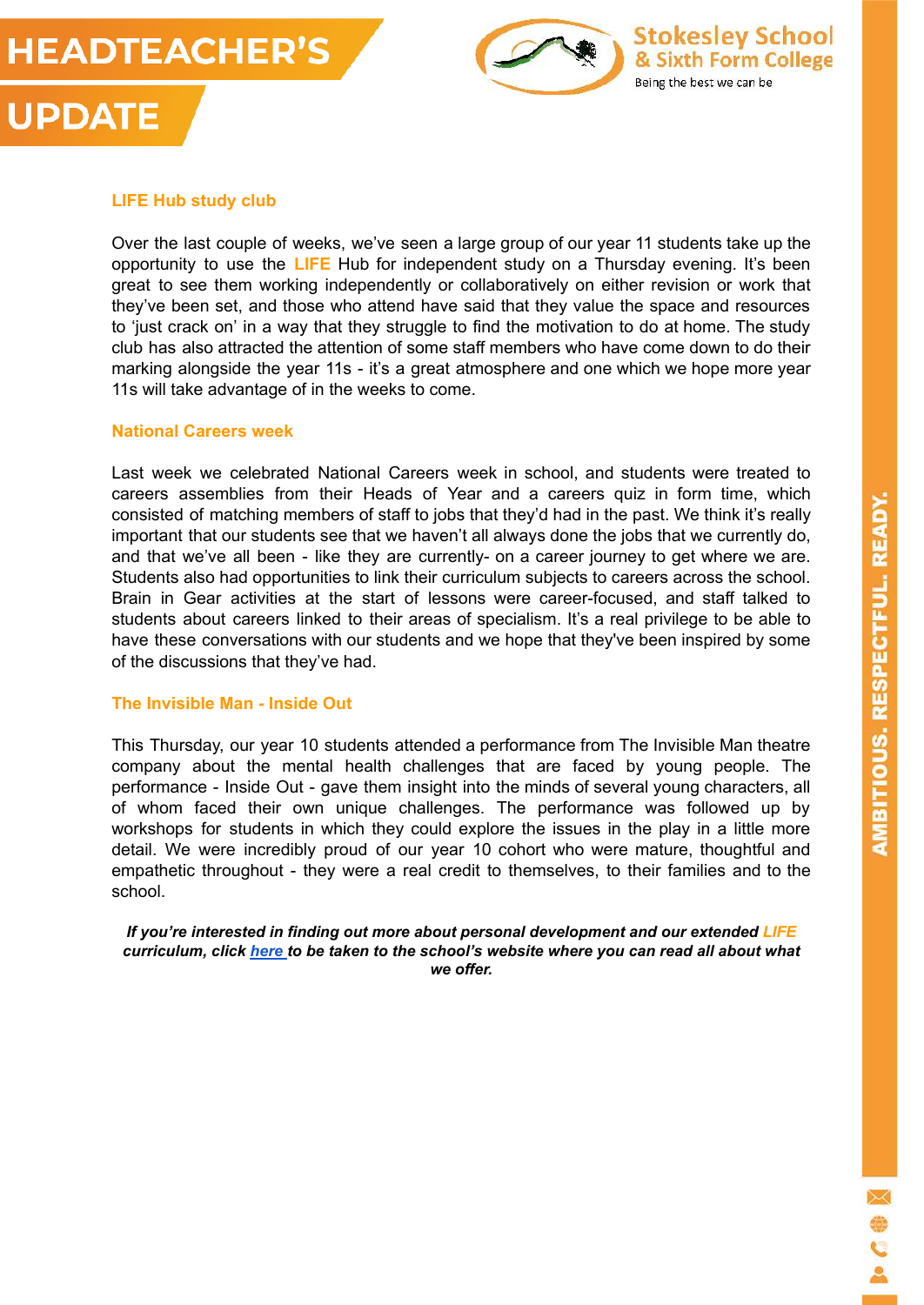





The use of spray deodorants in PE has become more prevalent in recent weeks. This poses two issues for us: spray deodorants can cause complications for students with asthma, particularly when extensive amounts of spray is used; and, secondly, when a number of students use spray together, this can also cause the fire alarm to be activated. The latter causes disruption to learning for the whole school and college, and makes people complacent about fire alarms in the event of a real fire. Therefore, we have taken the decision, in the interests of health and safety for all, to request that students **do not bring aerosols into school**. We have informed students that they should only bring roll-on deodorants or sprays which are not aerosols. We appreciate your support with this matter.

#### **Y9 options**

There are still a few students who haven't entered their option choices into the online portal at [www.sims-options.co.uk](http://www.sims-options.co.uk), the deadline for these is Friday 18th March. After this date there is no guarantee that students will get their first choice options as subjects are filling up already. Any issues please email [options@stokesleyschool.org.](mailto:options@stokesleyschool.org) Option allocations will be confirmed after Easter.

## **Y10 Examinations**

Y10 students who are due to sit a formal examination in the summer have been given the opportunity to sit an assessment in the relevant subject under examination conditions in the hall. This involved just over 90 students. Their behaviour was exemplary and our new Examinations Officer, Mrs Darby, congratulated them all on their conduct.

#### **Y11 sixth form interviews**

Y11 interviews started this week and will continue into next week. This is an opportunity to discuss options and make sure chosen subjects will prepare students well for any intended career goals. We also set any targets necessary to ensure minimum entry requirements are met. It isn't too late to apply if you haven't already! Please get in touch with Mr McGreal, Senior Assistant Headteacher, using [r.mcgreal@stokesleyschool.org](mailto:r.mcgreal@stokesleyschool.org) for more information.

## **Y12 tutor time**

In tutor time this week, Y12 students engaged really well in our first retro games event! This is the first of what we hope will be regular opportunities to get the heart rate up and encourage some healthy competition amongst the form groups, although first impressions suggest it will take some going to match the competitiveness of 12-Apollo! Next week, Y12 will start their UCAS journey with an introduction to an online platform called Unifrog and a talk about the sort of evidence they need to consider when writing personal statements to make sure they stand out in an increasingly competitive application process.